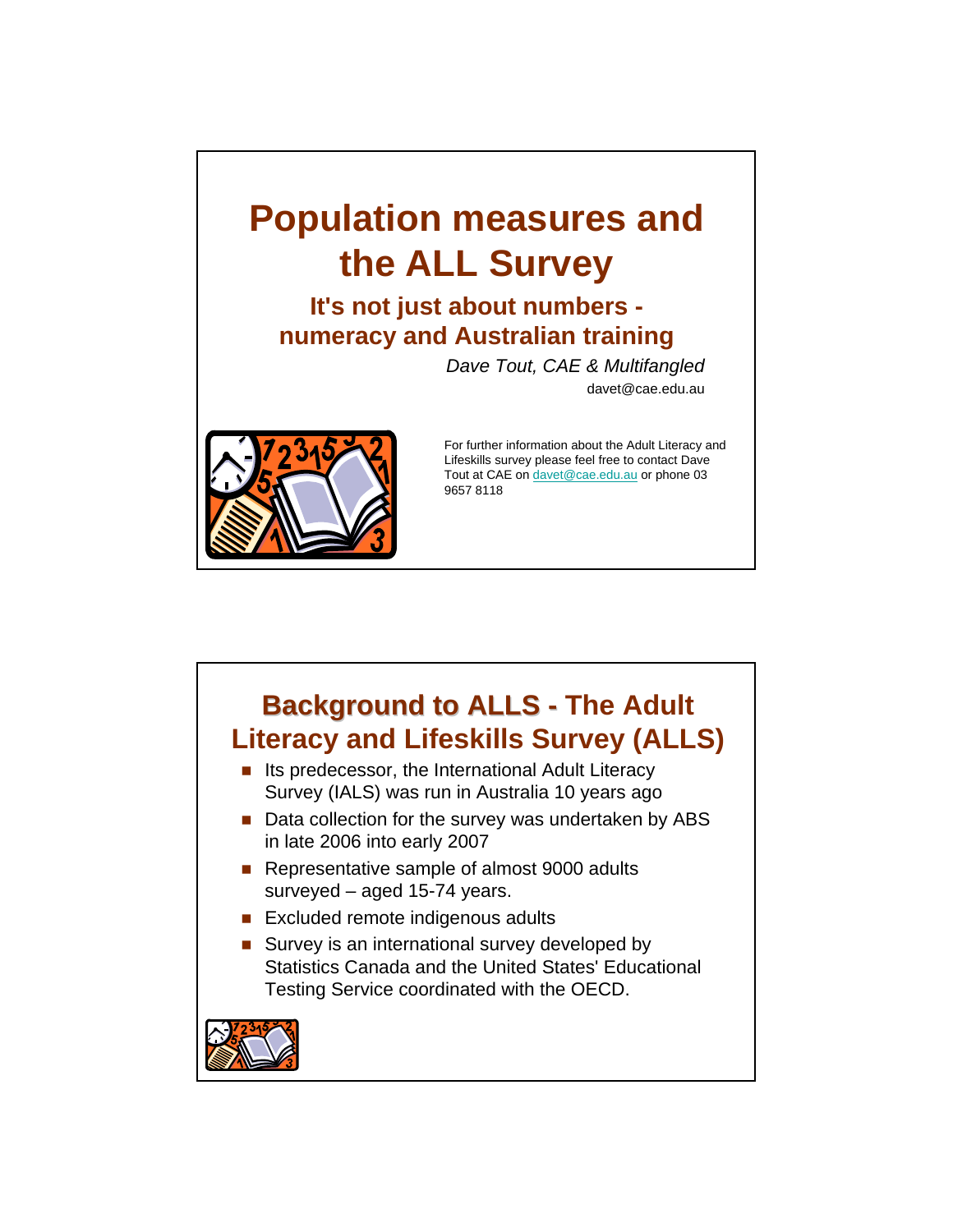

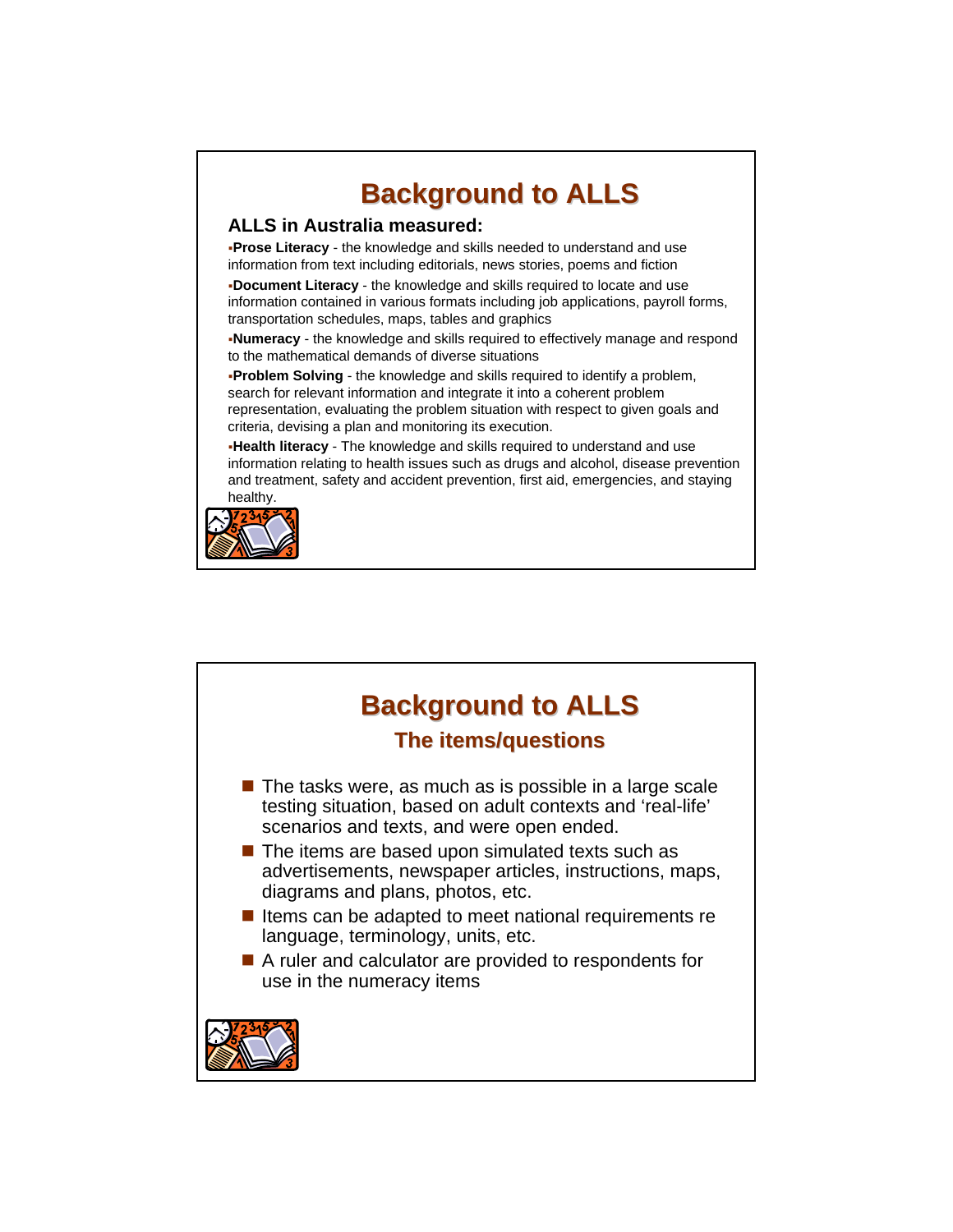

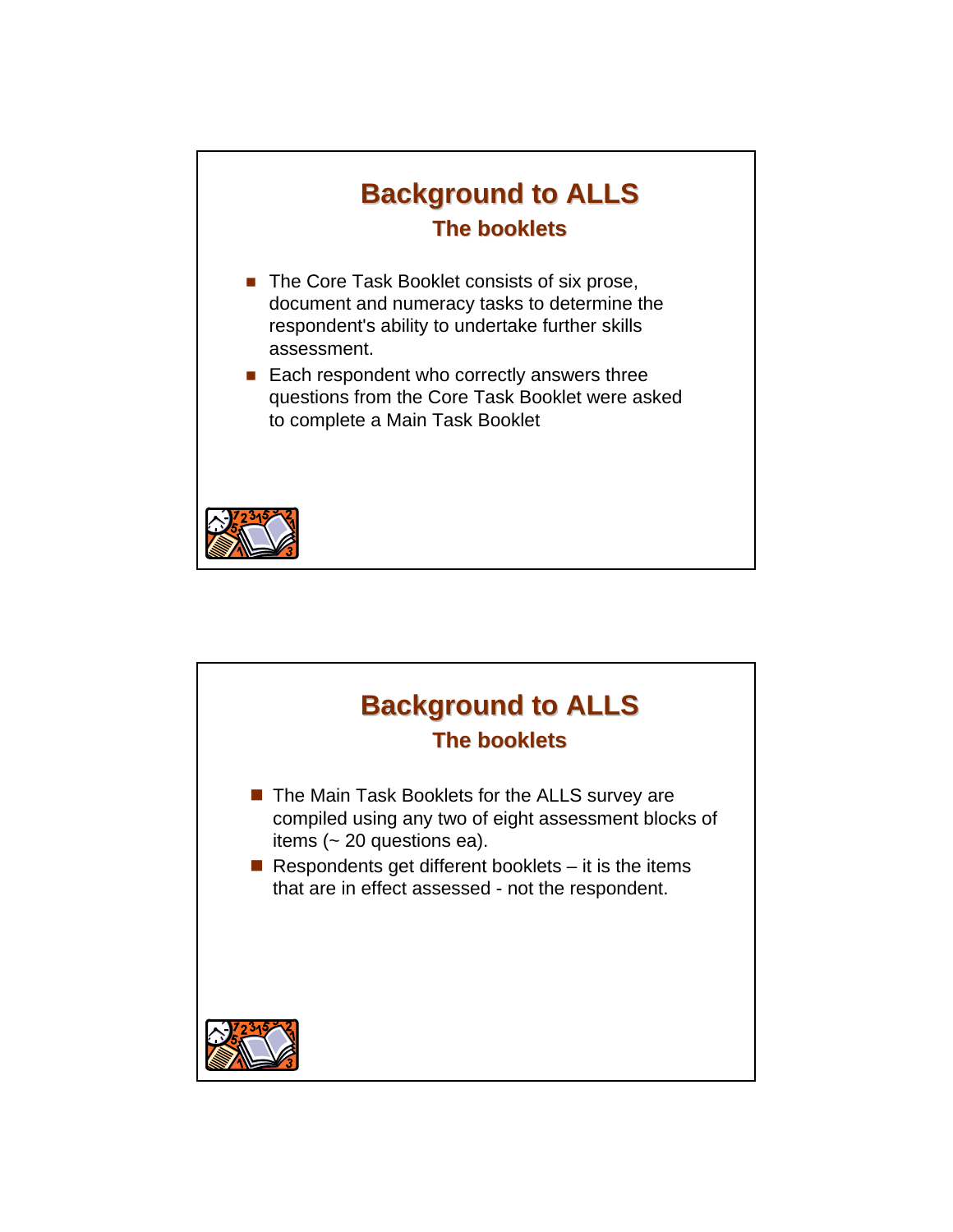

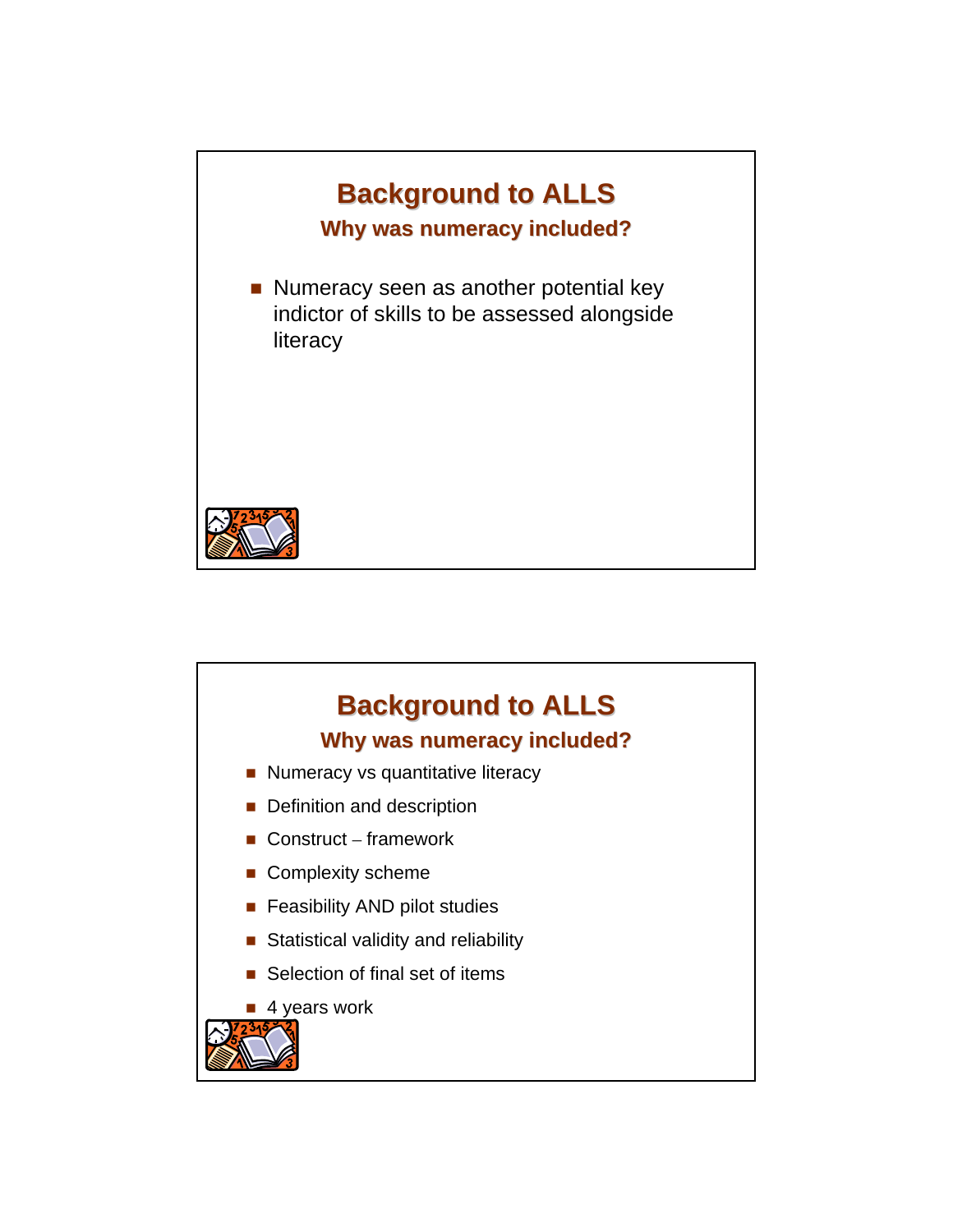

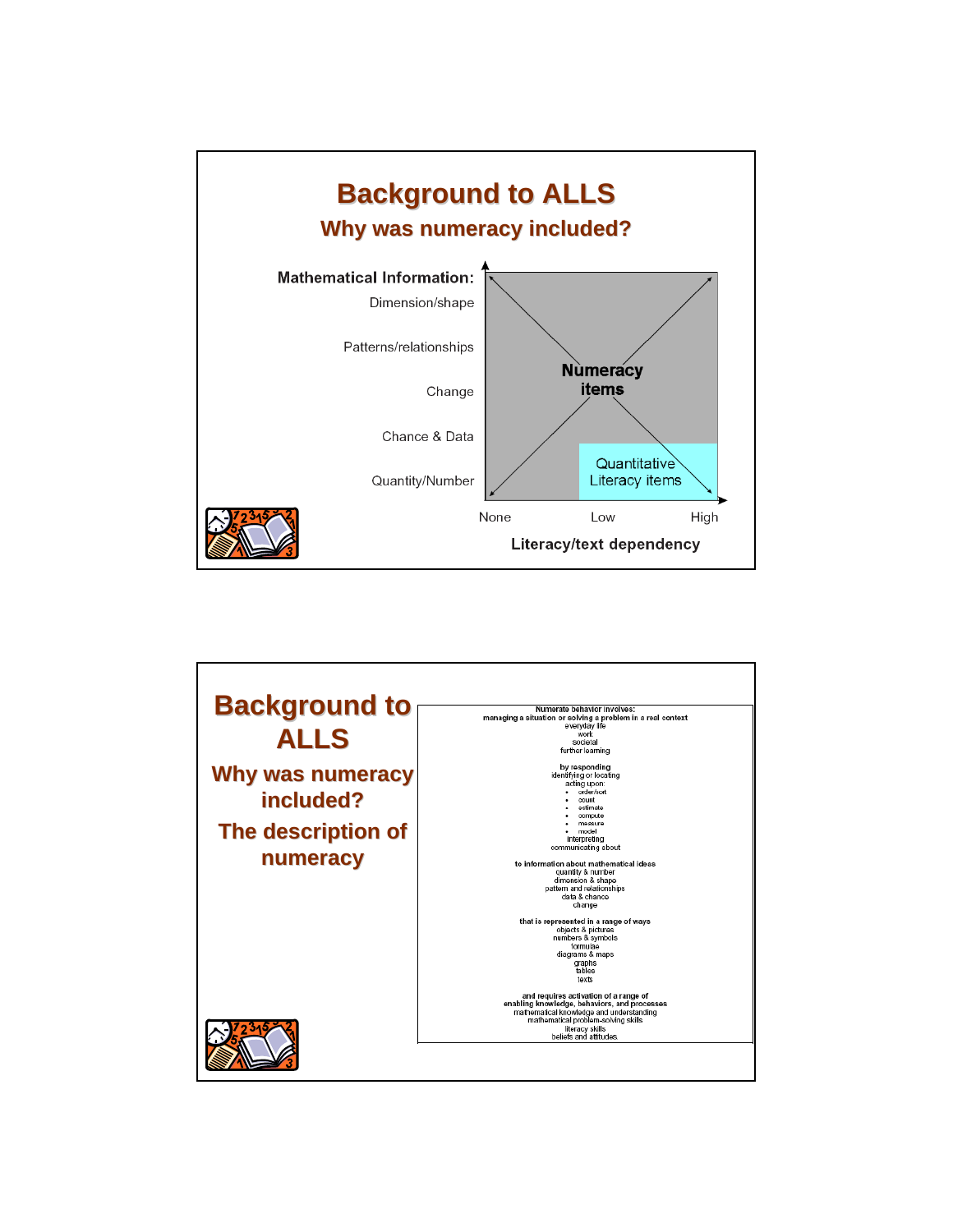

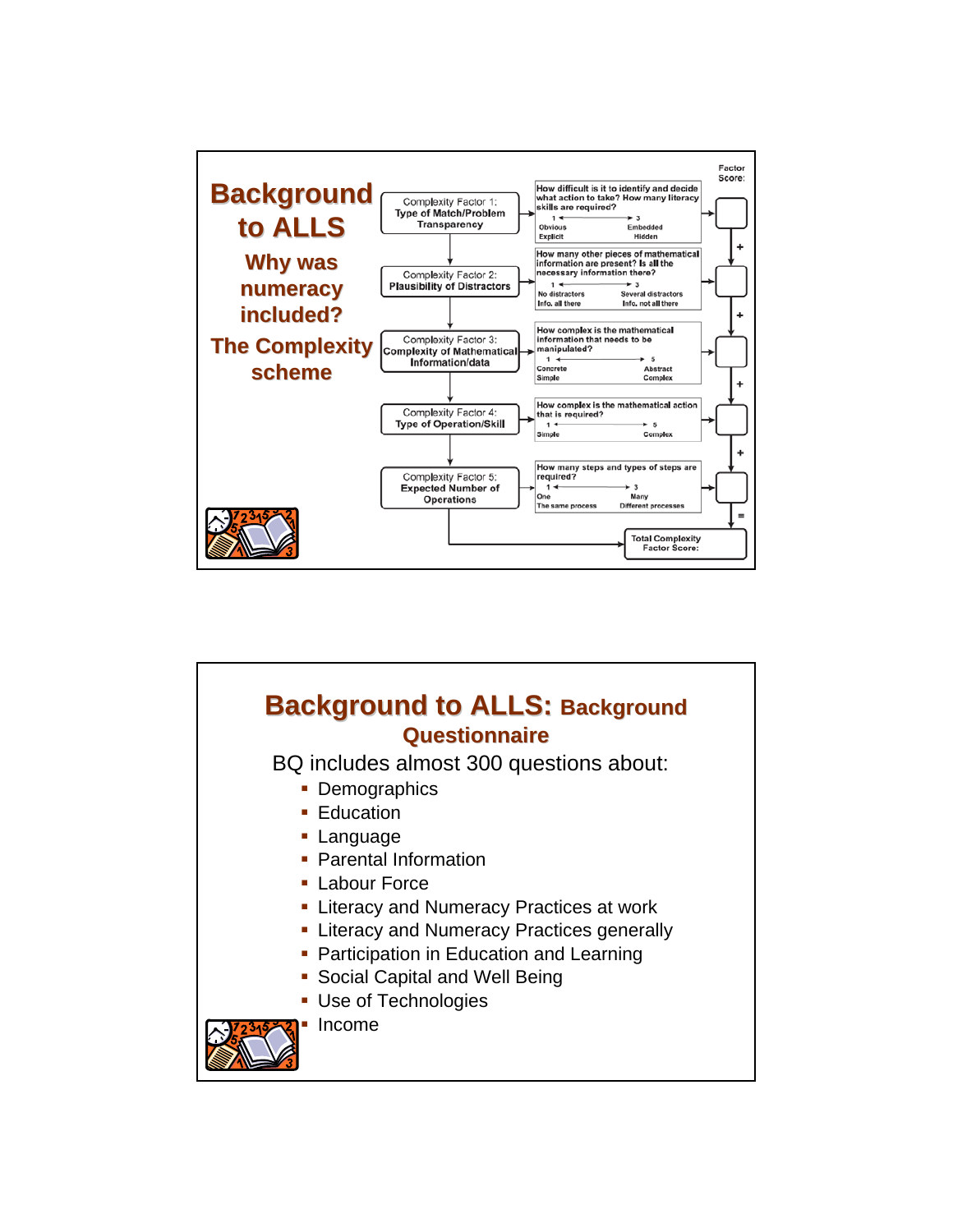### **Background to ALLS: Background Questionnaire Questionnaire**

Literacy and Numeracy Practices at work:

- How often reads letters, memos or emails
- How often reads or uses reports, articles, magazines or journals
- How often reads or uses manuals or reference books including catalogues
- How often reads or uses diagrams or plans
- How often reads directions or instructions
- How often reads or uses bills, invoices, spreadsheets or budget tables
- **How often writes or fills in letters, memos or emails**
- How often writes or fills in reports, articles, magazines or journals **How often writes or fills in manuals or reference books including**
- catalogues
- **How often writes or fills in directions or instructions**



### **Background to ALLS: Background Questionnaire Questionnaire** Literacy and Numeracy Practices at work: • How often writes or fills in bills, invoices, spreadsheets or budget tables • How often measures or estimates the size or weight of objects • How often calculates prices, costs or budgets • How often counts or reads numbers to keep track of things • How often manages time or prepares timetables • How often gives or follows directions or uses maps or street directories **How often uses statistical data to reach conclusions** Has reading skills in English to do main job well Has writing skills in English to do main job well Has maths skills to do main job well

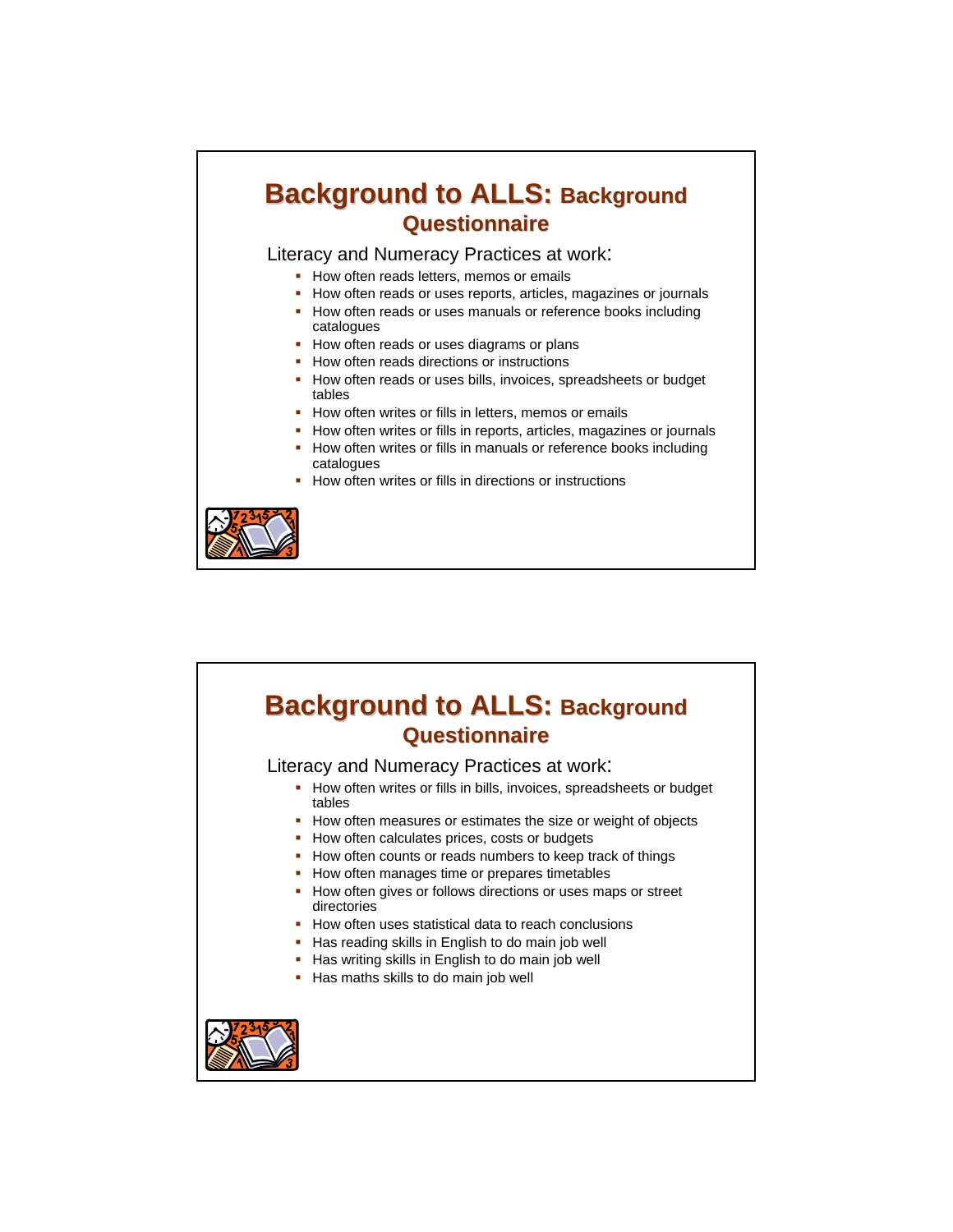

| <b>MEDCO ASPIRIN</b>                                                                                                                                                                                                                                                                                                                                                                                                                                                                                                                                                                                                                                     | 500 |
|----------------------------------------------------------------------------------------------------------------------------------------------------------------------------------------------------------------------------------------------------------------------------------------------------------------------------------------------------------------------------------------------------------------------------------------------------------------------------------------------------------------------------------------------------------------------------------------------------------------------------------------------------------|-----|
| INDICATIONS: Headaches, muscle pains, rheumatic pains, tooth-<br>aches, earaches. RELIEVES COMMON COLD SYMPTOMS.                                                                                                                                                                                                                                                                                                                                                                                                                                                                                                                                         |     |
| DOSAGE: ORAL. 1 or 2 tablets every 6 hours, preferably accompa-<br>nied by food, for not longer than 7 days. Store in a cool, dry place.                                                                                                                                                                                                                                                                                                                                                                                                                                                                                                                 |     |
| CAUTION: Do not use for gastritis or peptic ulcer. Do not use if taking<br>anticoagulant drugs. Do not use for serious liver illness or bronchial<br>asthma. If taken in large doses and for an extended period, may cause<br>harm to kidneys. Before using this medication for chicken pox or<br>influenza in children, consult with a doctor about Reyes Syndrome,<br>a rare but serious illness. During lactation and pregnancy, consult<br>with a doctor before using this product, especially in the last trimester<br>of pregnancy. If symptoms persist, or in case of an accidental<br>overdose, consult a doctor. Keep out of reach of children. |     |
| INGREDIENTS: Each tablet contains<br>500 mg acetylsalicicylic acid.<br>Excipient c.b.p.<br>1 tablet.<br>Reg. No. 88246                                                                                                                                                                                                                                                                                                                                                                                                                                                                                                                                   |     |
| Made in Canada by STERLING PRODUCTS. INC.<br>1600 Industrial Blvd., Montreal, Quebec H9J 3P1                                                                                                                                                                                                                                                                                                                                                                                                                                                                                                                                                             |     |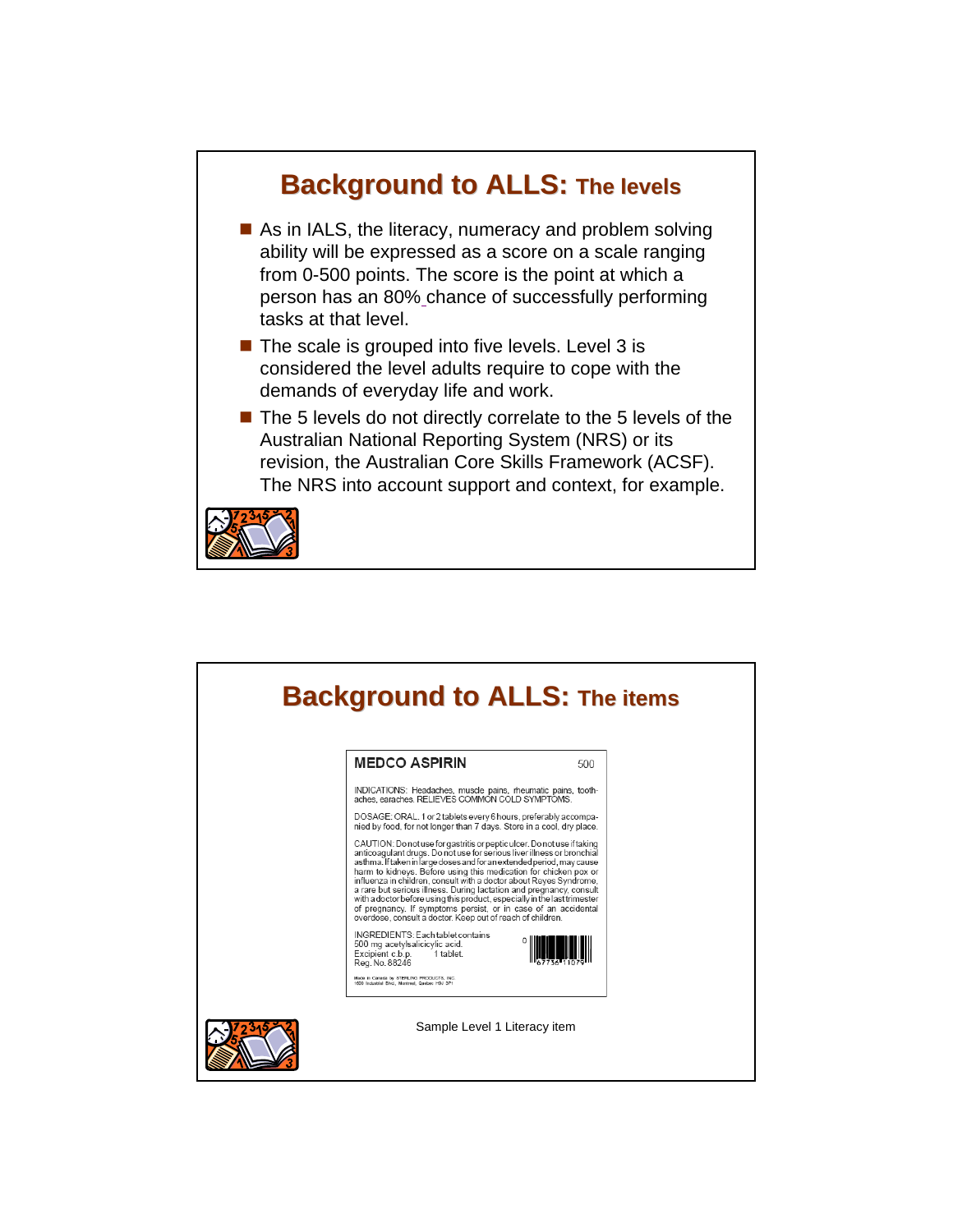

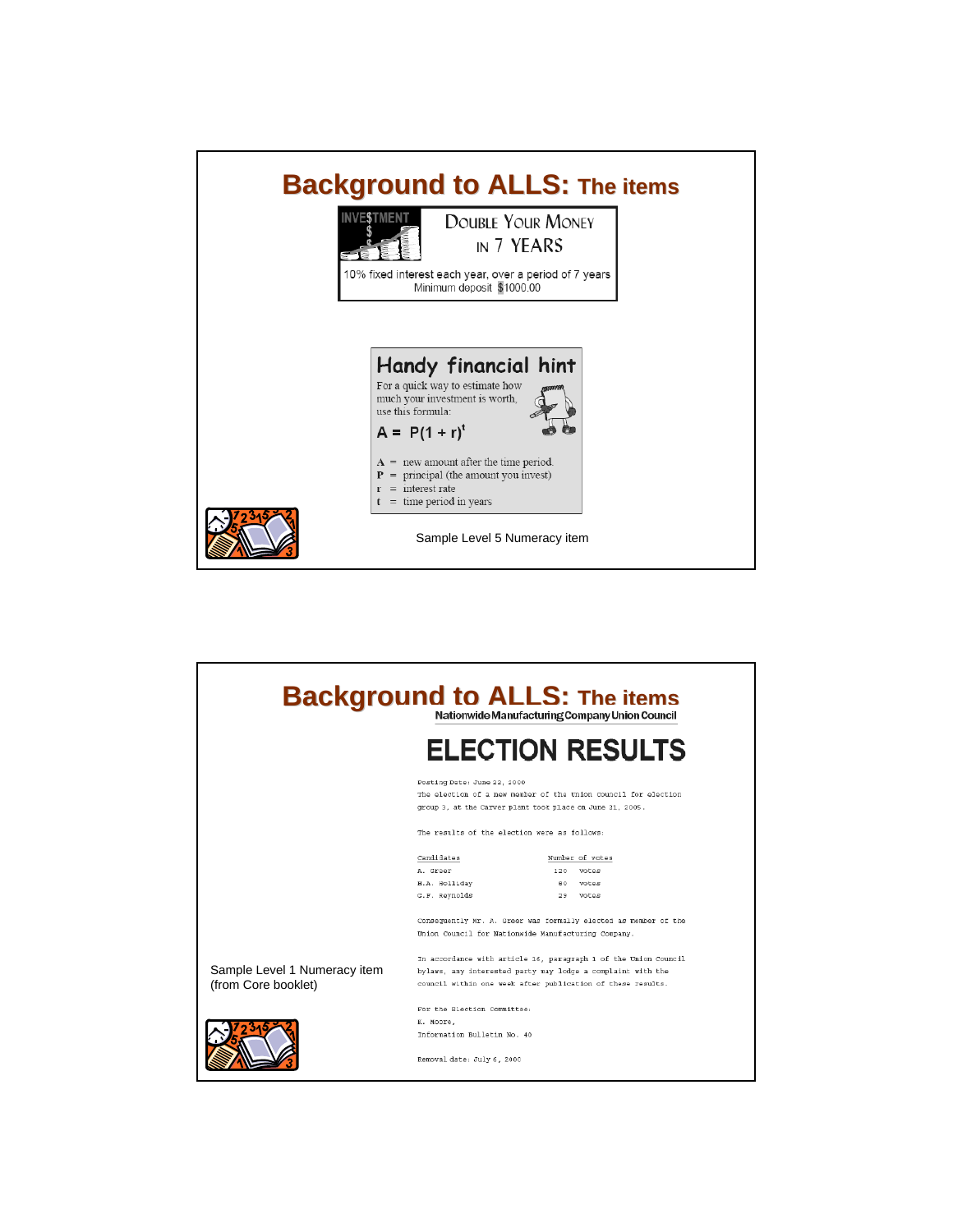

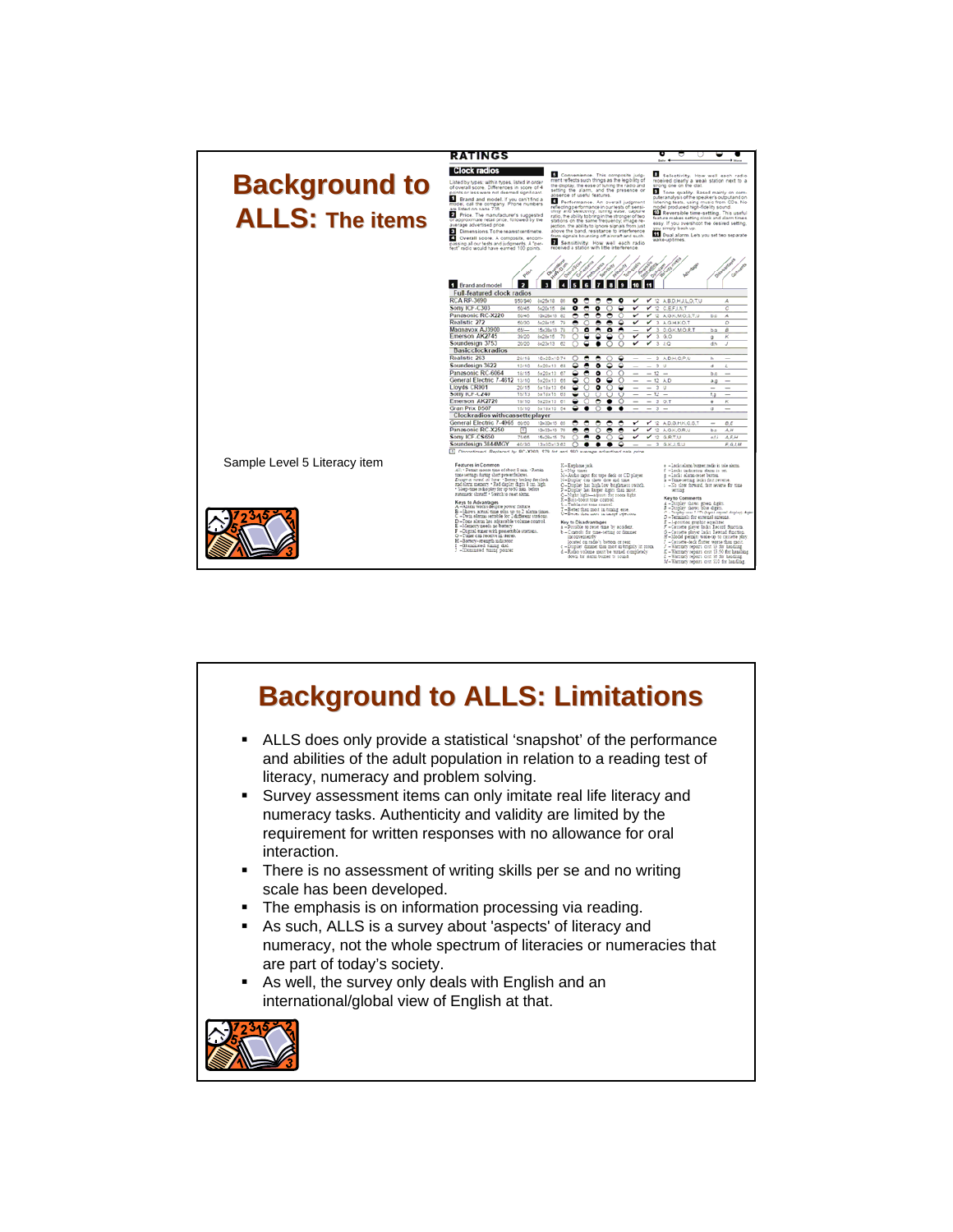# **Background to ALLS: What it can do Background to ALLS: What it can do**

- Provides a statistical 'snapshot' of the performance and abilities of the adult population.
- Reinforces the complexity of literacy/literacies/numeracies
- Comparability can compare performances (internationally/ statewise/against population categories/characteristics) and look for factors and influences etc.
- Tells us something we would otherwise not know dispel the myth of 100% literacy.
- **Ammunition for the adult LLN field.**
- Source of data for further research.
- Use the research and theories behind the scales complexity of text and task, complexity of numeracy tasks, ask questions!



| The results from ALLS so far<br>Number and proportion of persons in each group with skill levels 1 or 2 |      |         |                              |                                 |      |  |  |
|---------------------------------------------------------------------------------------------------------|------|---------|------------------------------|---------------------------------|------|--|--|
| Prose literacy scale<br>1,000s                                                                          | %    | 1,000s  | Document literacy scale<br>% | <b>Numeracy scale</b><br>1,000s | %    |  |  |
| Australia:<br>7,002.9                                                                                   | 46.4 | 7,066.9 | 46.8                         | 7,935.6                         | 52.5 |  |  |
| Victoria:<br>1,843.0                                                                                    | 48.7 | 1,859.0 | 49.2                         | 2,055.1                         | 54.3 |  |  |
|                                                                                                         |      |         |                              |                                 |      |  |  |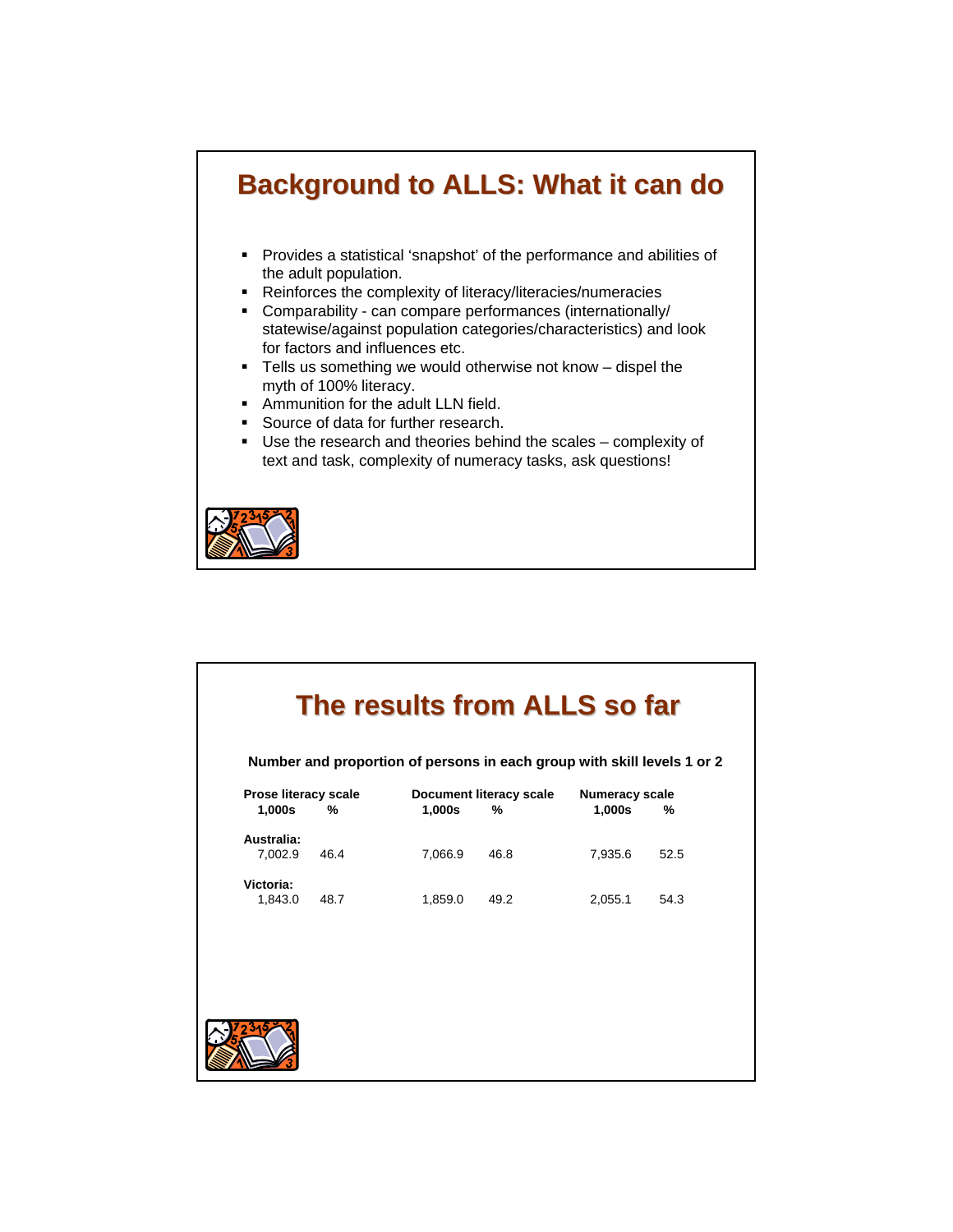| The results from ALLS so far<br>Number and proportion of persons in each group with skill levels 1 or 2 |      |  |  |  |
|---------------------------------------------------------------------------------------------------------|------|--|--|--|
| <b>Health literacy scale</b>                                                                            |      |  |  |  |
| 1,000s                                                                                                  | %    |  |  |  |
| Australia:<br>8,980.3                                                                                   | 59.5 |  |  |  |
| Victoria:<br>2,310.7                                                                                    | 61.1 |  |  |  |
|                                                                                                         |      |  |  |  |

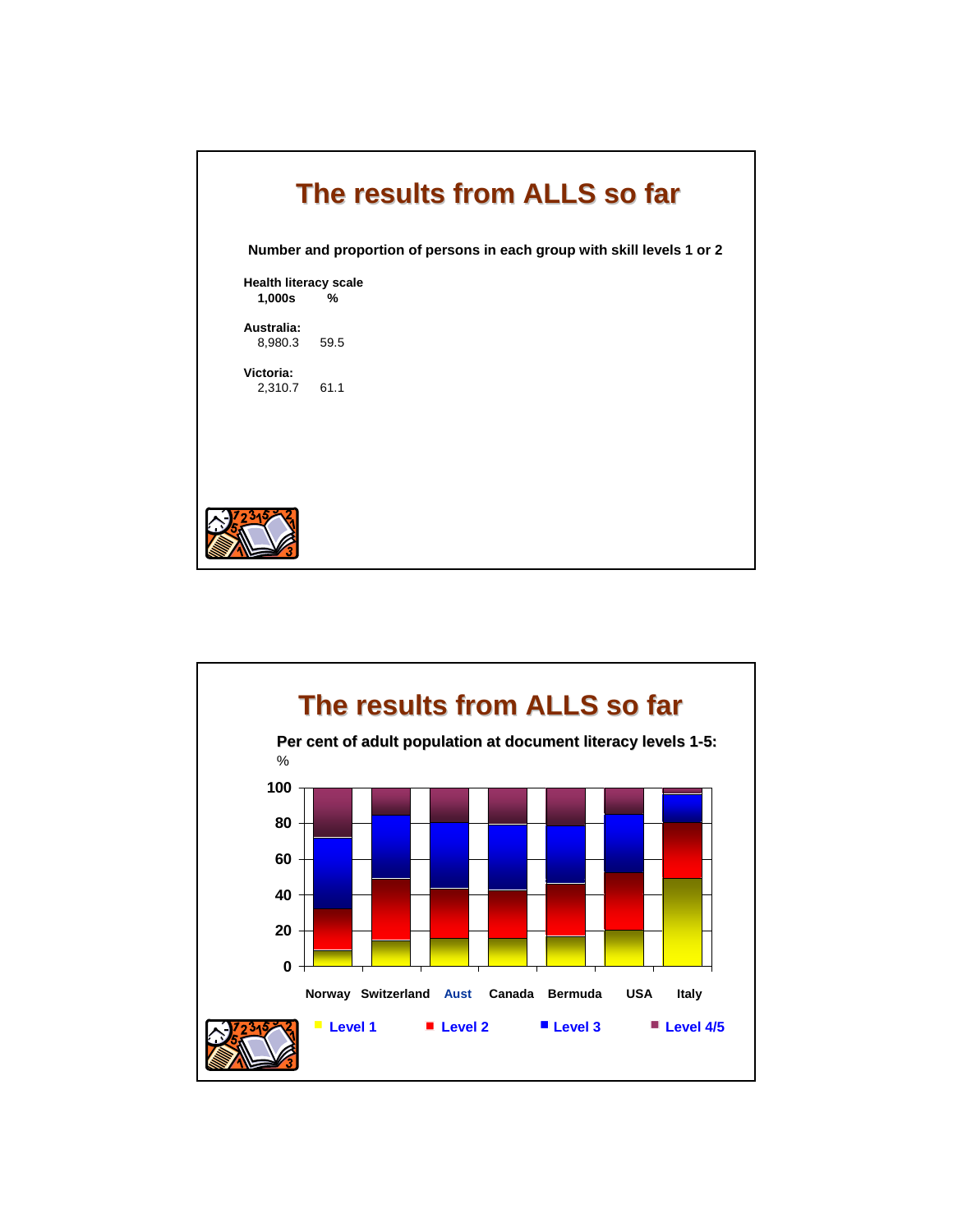

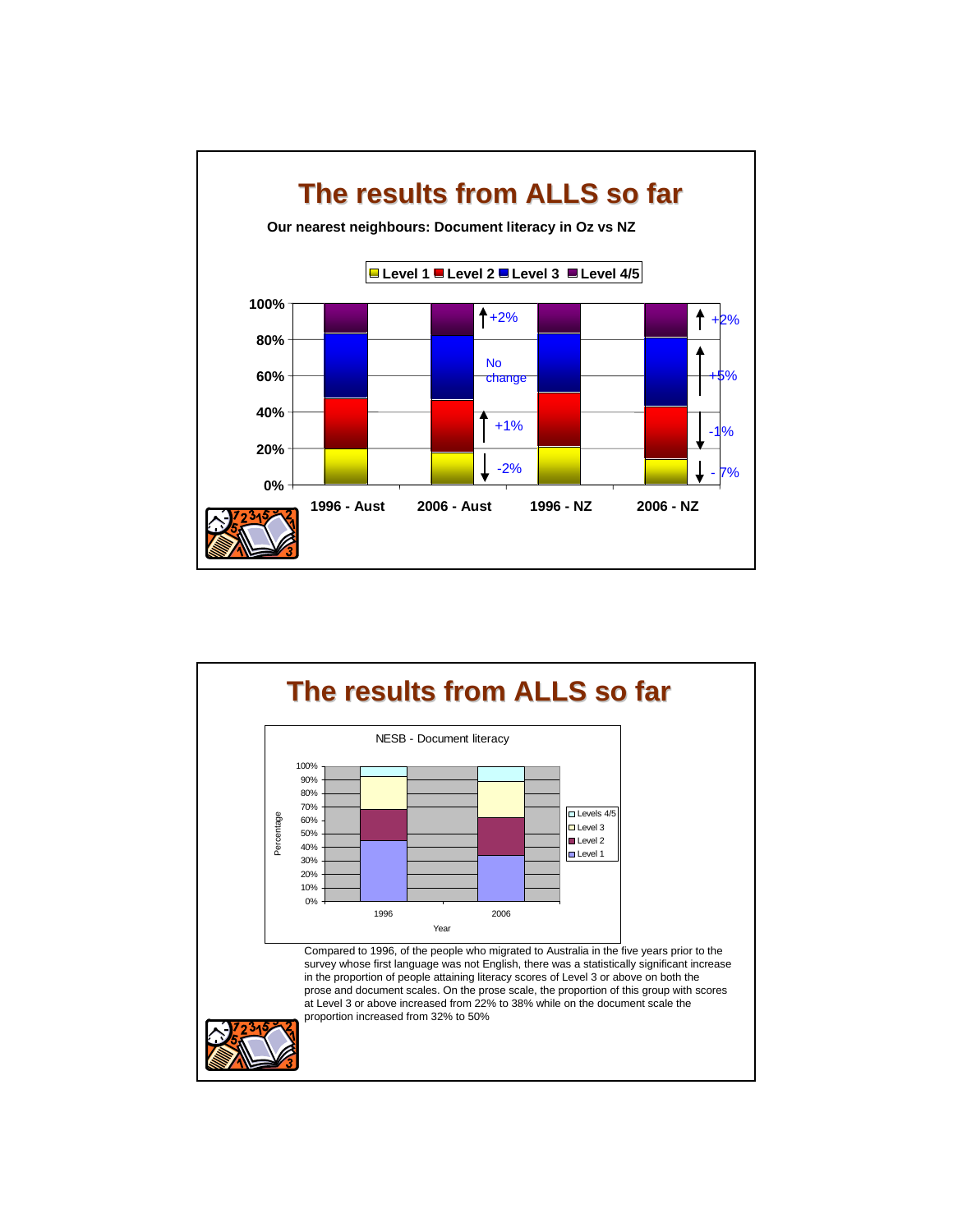

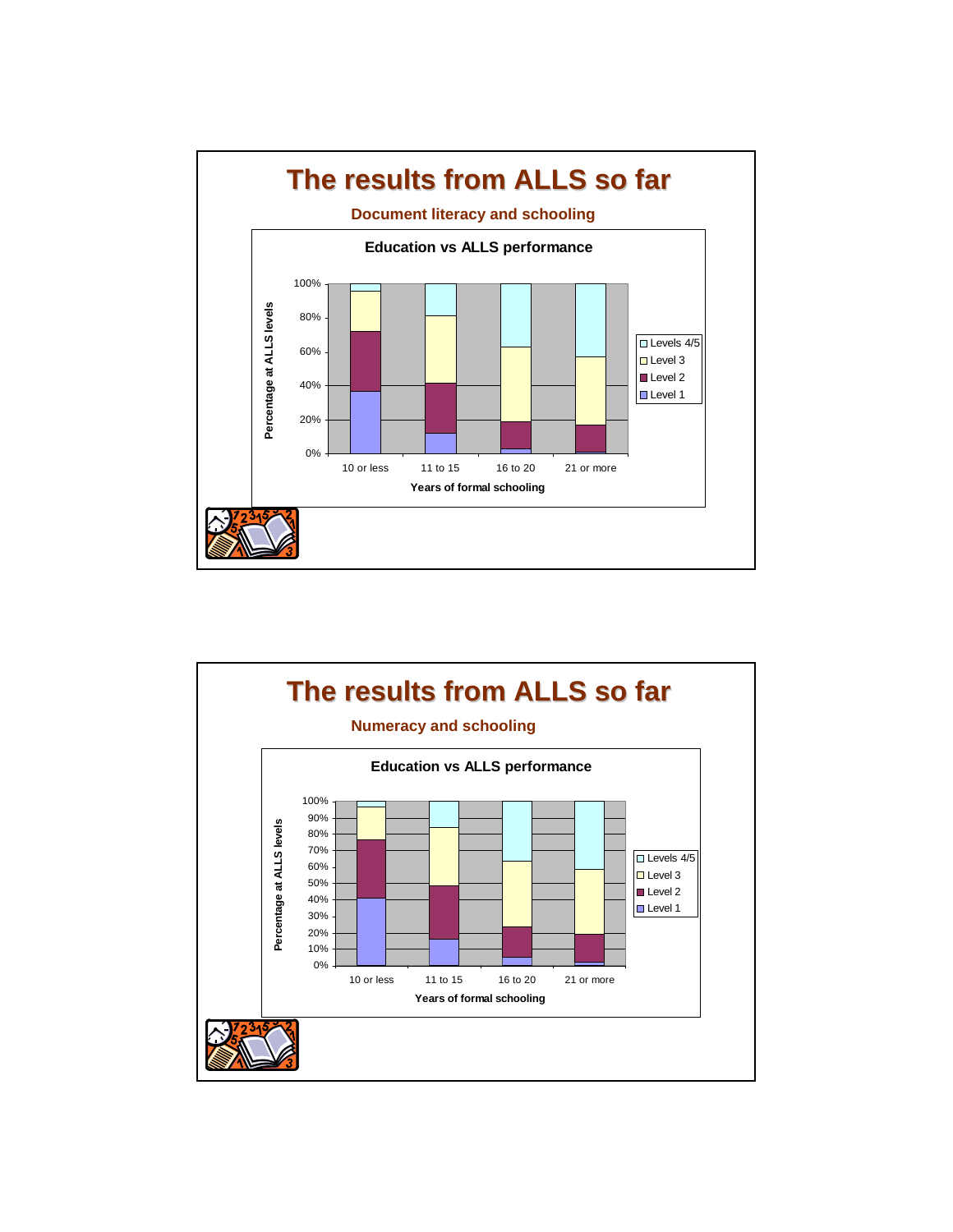

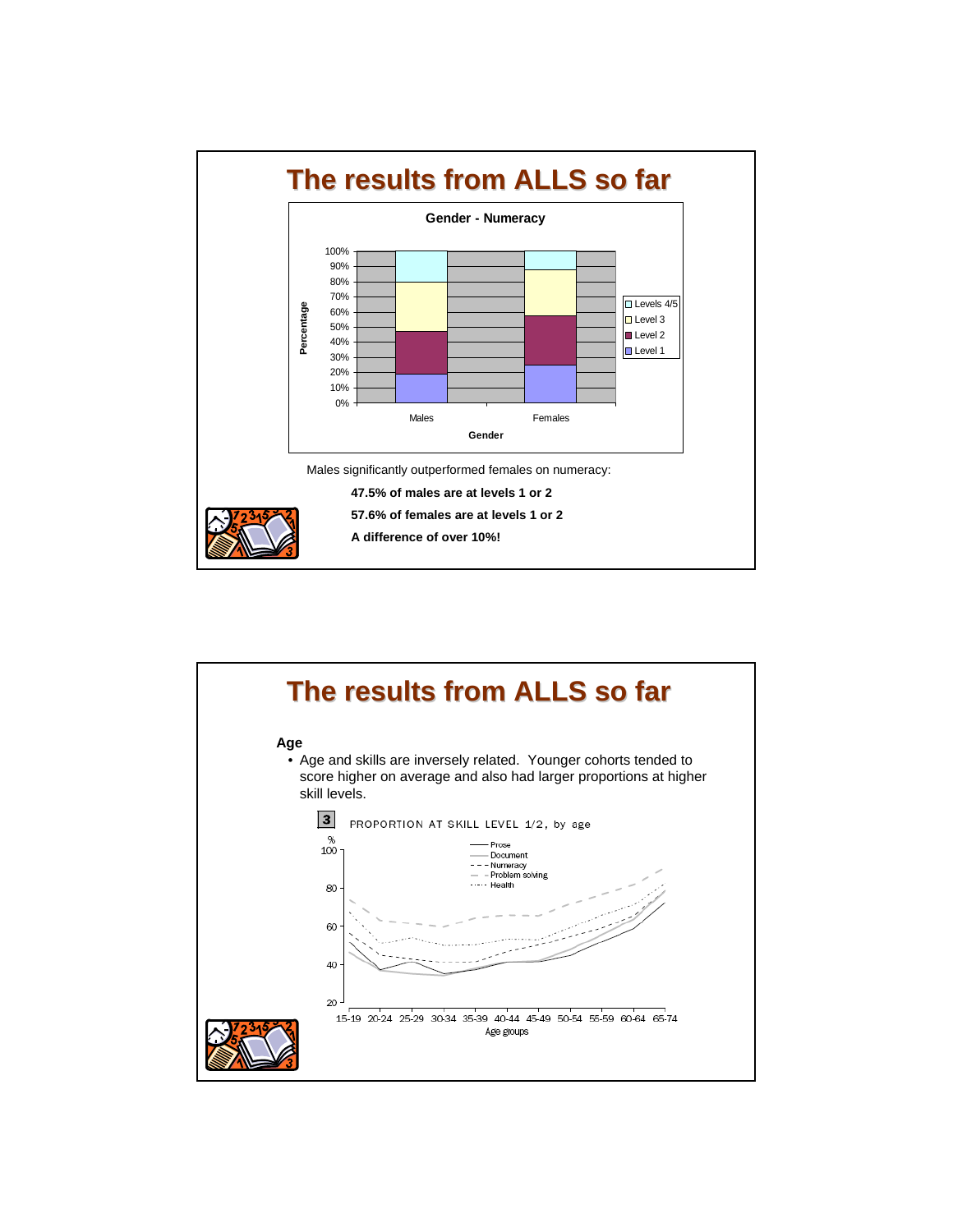# **The results from ALLS so far The results from ALLS so far**

#### **Educational attainment**

- Persons whose highest qualification was a Bachelor Degree or above consistently outperformed those whose highest qualification was an advanced diploma/diploma or below, particularly on the problem solving domain
- Persons without a qualification who had completed school to Year 12, achieved higher skill levels than those who had completed school to Year 11 only, and similarly those who had completed to Year 11 achieved higher skill levels than those who had completed school to Year 10 or below.



# **The results from ALLS so far The results from ALLS so far Employment**  • Employed persons had higher literacy levels on average than those who were unemployed or not in the labour force • Regardless of full-time or part-time status, a greater proportion of employed persons had a skill level of 3 or higher across all scales, than either unemployed people or those who were not in the labour force. **Participation in education and learning**  • Those with lower literacy levels were less likely to have participated in course-based learning over the last 12 months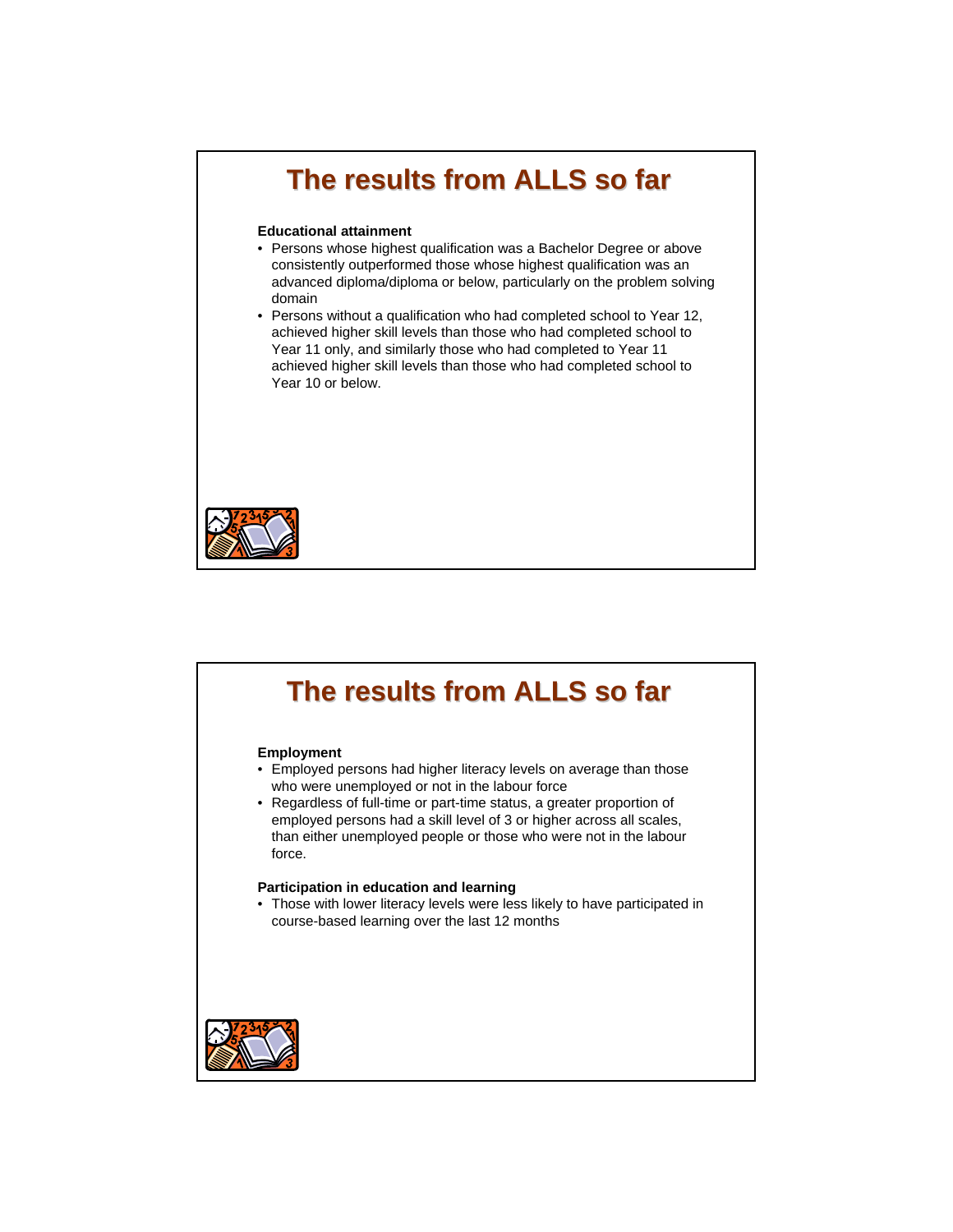# **The results from ALLS so far The results from ALLS so far**

#### **Income**

• There is a strong association between prose skill level and median personal gross weekly income. For example, those with a skill level of 1 had a median income of \$205 less per week than those with a skill level of 2. This gap in income potential remained fairly steady as people moved up the skill levels. For example, the difference between those with a skill level of 2 and 3 was \$192.

#### **Information Communication Technology**

- There is a relationship between high literacy levels and greater computer and internet use, as well as the range of computer/internet skills that people have
- However, regardless of skill level, a very high proportion of 15-24 year olds used the internet particular for browsing, on a daily basis or a few times a week. Also regardless of skill level, few people aged 55 years and over used the internet on a daily/weekly basis



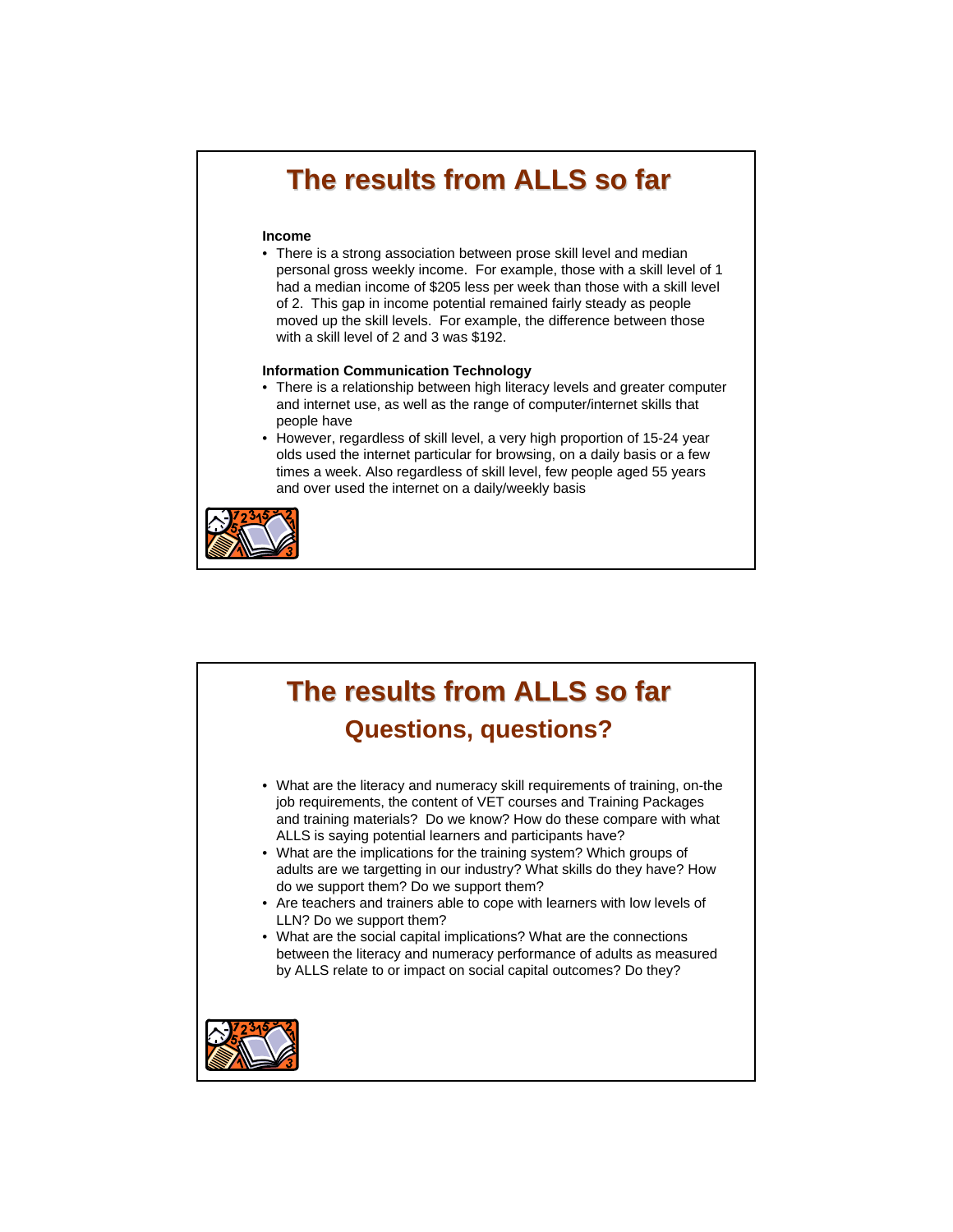

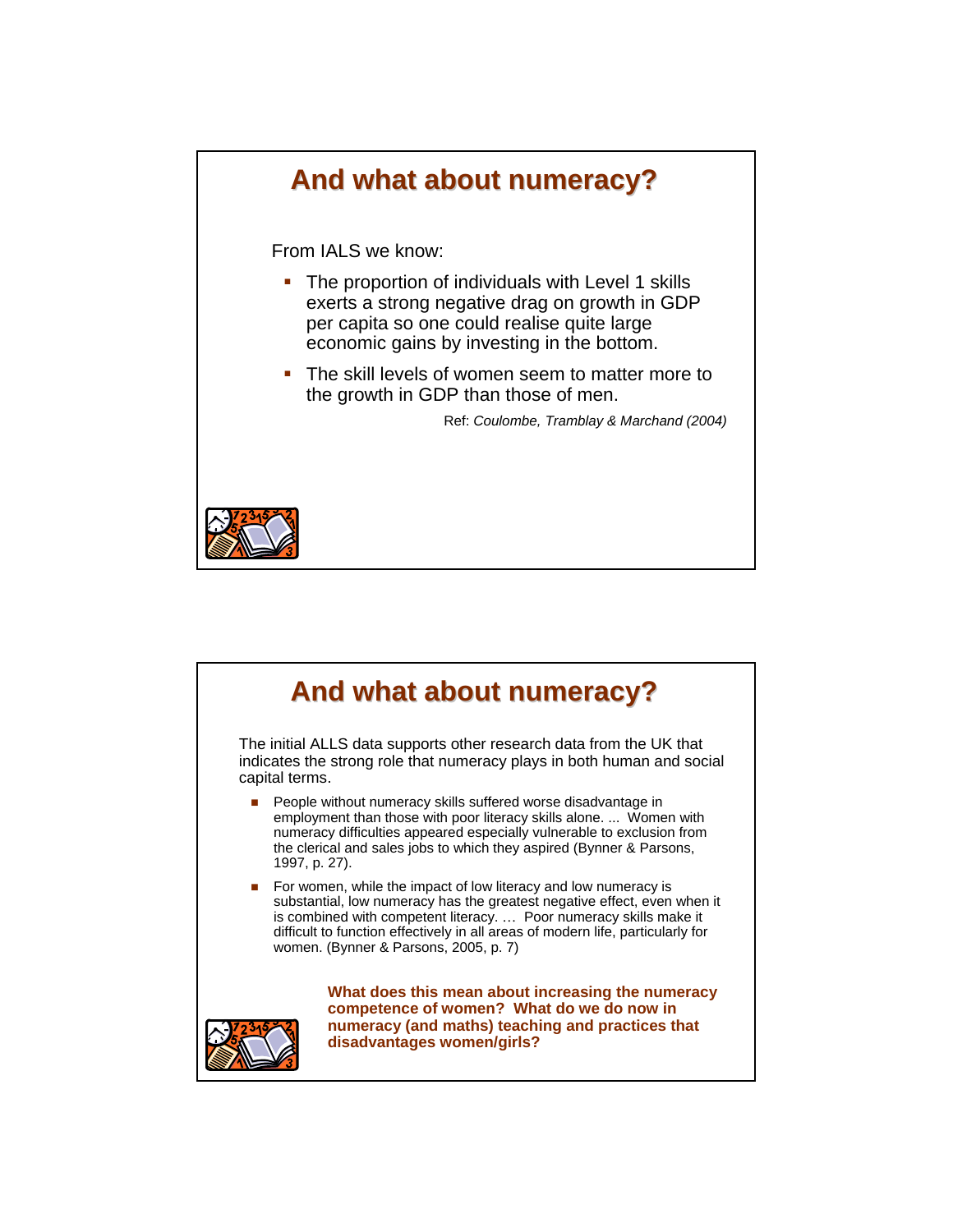

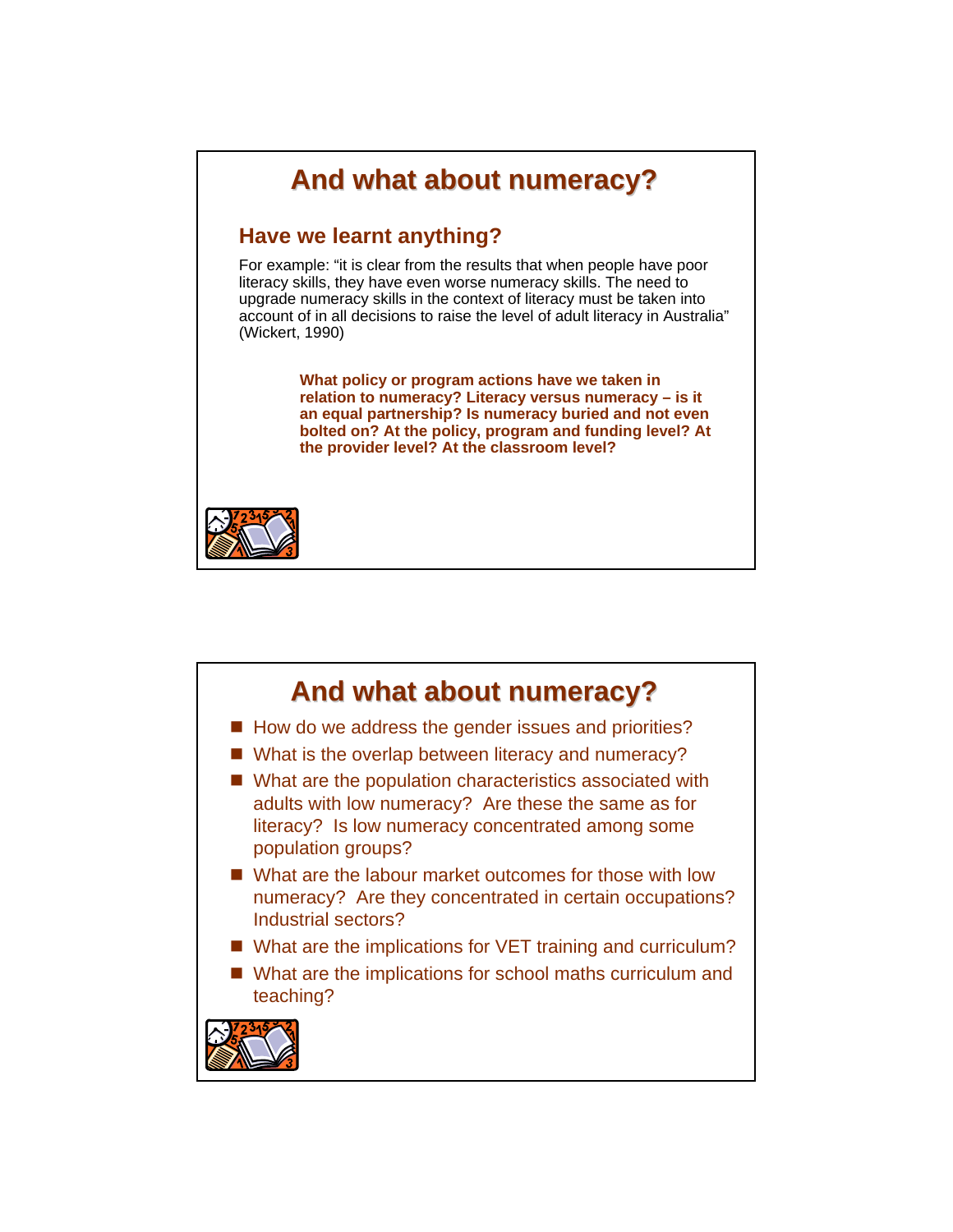

### **And what about numeracy? And what about numeracy?**

**Other research is now happening**

Recent NCVER Research (eg FitzSimons et al. 2005, Marr & Hagston, 2007) have found that endeavours to research the mathematics related skills valued and used in workplaces are complicated by the phenomenon of 'invisibility' of numeracy. By this they mean that workers are not conscious of using mathematical skills at work, even when they use them frequently. This is partly owing to the negative self-image held by many workers with respect to mathematics and numeracy skills. This negative self-image causes them to assume that any operations they are capable of undertaking must be common sense rather than mathematics.

Another factor in the invisibility of numeracy is the highly contextual nature of mathematically related workplace tasks that are frequently intertwined with other skills or procedures and the skills don't relate to 'school mathematics', and so are not appreciated or recognised as mathematics or numeracy.